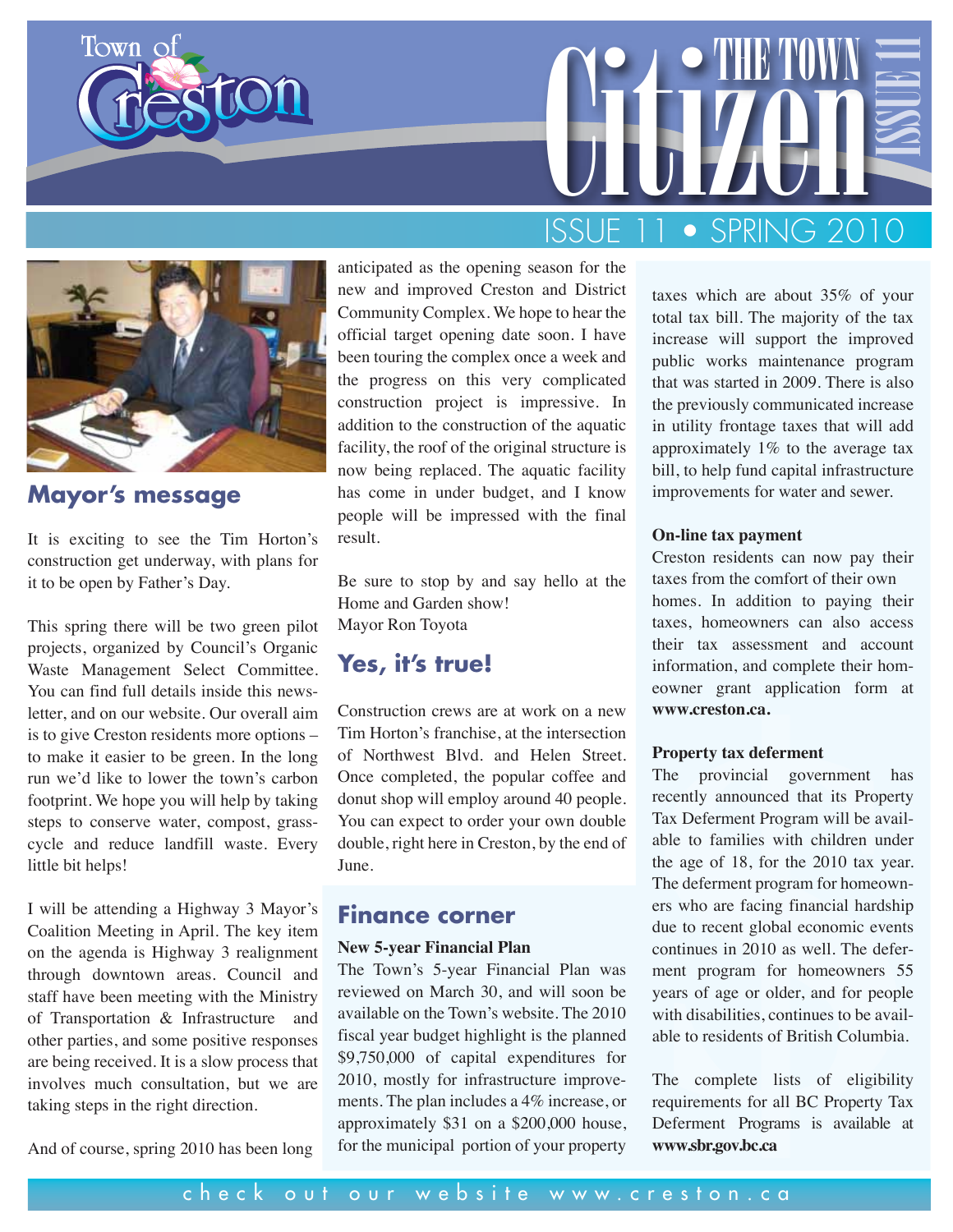# $A G F$



#### **In with the newer**

The Town's new fire truck (pictured above, right) was purchased in January 2010. The 1997 E-One Heavy Rescue Truck replaces the old 1976 GMC Support Truck. The newer support vehicle can carry more firefighters, and more equipment, including wildfire and rehabilitation equipment.



#### *John William Carman 1950-2010*

It is with sadness that Creston Fire and Rescue marks the loss of retired firefighter John William Carman. John retired from the fire department in 2008, after serving in Creston since 1992. We extend our condolences to his wife Sue, son Paul and daughter Laura.



*Come see us at the Home and Garden Show! April 16 & 17 at the Creston and District Community Complex.*

# **Green Zone**

#### **Organic waste management**

The Town has recently set up an Organic Waste Management Select Committee, as part of Council's guiding principle of environmental responsibility. It is part of an overall effort to work together with residents to lower Creston's carbon footprint.

The Committee has two parts to its mandate:

• to support the RDCK's initiative to remove the organic waste component from solid waste going to the local landfill;

• to improve the air quality in the Creston Valley through the reduction of backyard burning.

#### **Organic food waste pilot project**

A pilot project is underway to reduce organic waste through the use of Green Cone organic digesters. Green Cones use solar energy and air movement to break down all of the food waste produced by a family of four to five. The waste becomes a nutrient rich water which is absorbed into backyard soil. It is estimated that if every house in BC had a food digester, 750,000 tonnes of waste could be diverted from landfills every year.

The Town has purchased 20 Green Cones, and will be offering them for sale at \$100 each. Visit the Town's booth at the Home and Garden Show, to view the cones and obtain more information. Put your name in the draw to win a free garden cone.

#### **Organic yard waste disposal**

In an effort to reduce backyard burning, the Town of Creston is offering residents the opportunity to dispose of their organic yard waste in town. The yard waste disposal site is located at the south end of the Waste Water Treatment Plant and is accessible via Davis Road.

The site will be available each Saturday in April, from 10:00 a.m. to 1:00 p.m.

Accepted yard waste: Tree prunings Grass clippings Leaves Other plant matter.

Materials must be sorted with plastic bags, twine or other bundling materials removed. The Town coordinated site is open to Town residents only. Please bring your Tax Notice or other current utility bill as proof of residency.

# **Grasscycling**

If you are looking for a simple way to improve the quality of your lawn, consider grasscycling. Once you've finished mowing, just leave the clippings where they fall, and allow them to decay naturally on the lawn. The clippings will leech valuable nutrients into the soil, and act as a mulch, which will cut down the amount of watering that you need to do. You don't need a special mower to grasscycle. For best results, keep your mower blade sharp, and mow only when the grass is dry.

For more information on grasscycling, stop by the Town of Creston booth at the Home and Garden Show.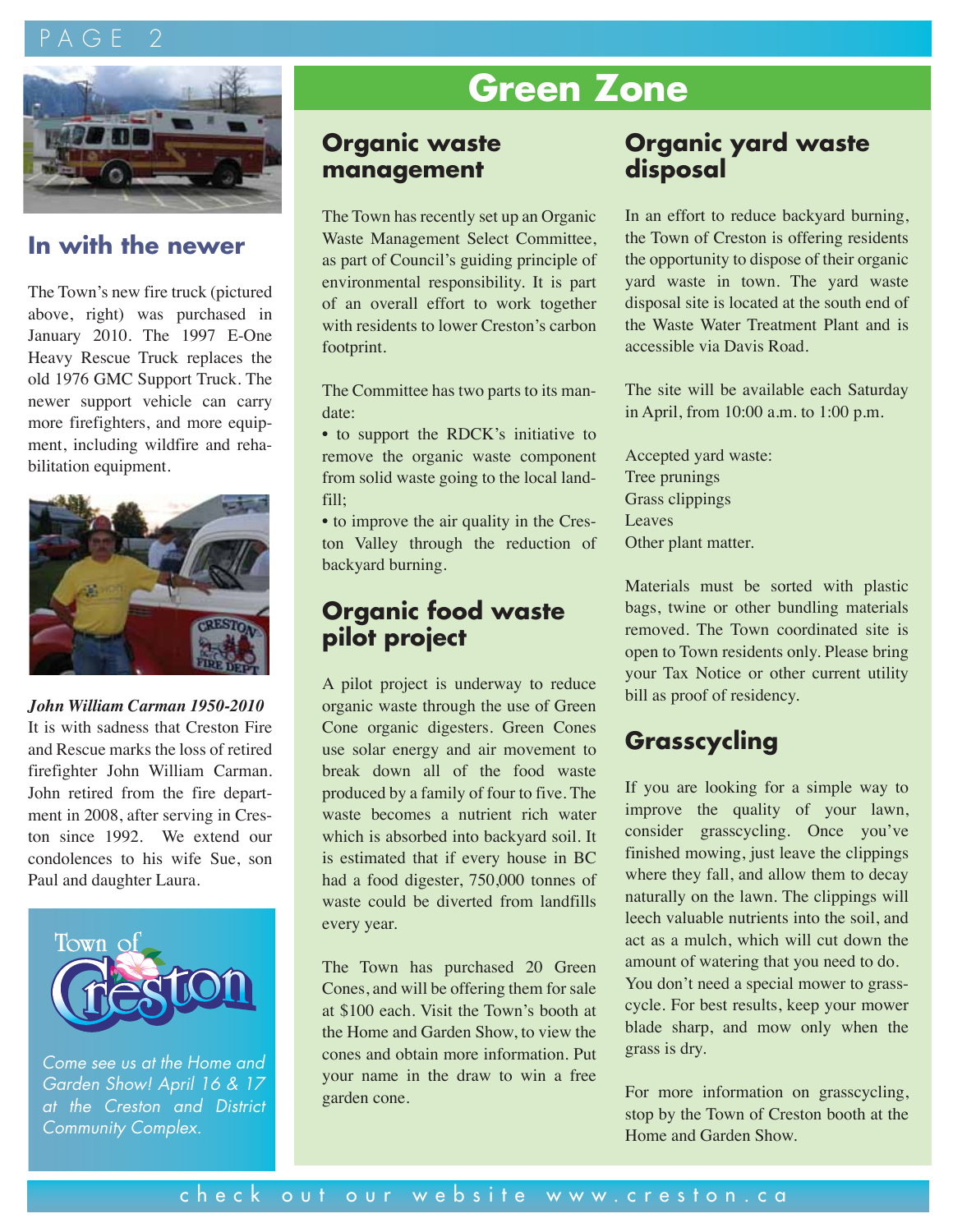#### PAGE 3



#### **Why conserve water?**

Did you know that high water use results in increased costs of supplying drinking water, treating wastewater and maintaining infrastructure? Conserving water helps to preserve town infrastructure. That's because water that is saved is water that does not have to be treated through the Wastewater Treatment Plant. If we all do our part, and use a little less water each time we turn on the tap, we can work together to get the most out of the infrastructure upgrades that we are all investing in.

#### **Wastewater Treatment Plant upgrades**

The construction upgrades to the wastewater treatment plant will begin in the fall of 2010. The upgraded plant will use current innovative processes that have been successfully used in other BC communities, with an emphasis on reducing energy consumption, maximizing resource recovery and lowering the Town's carbon footprint.

#### **Where can you cut back?**

The average household uses water in the following areas:

Showers and baths 35% Toilet flushing 30% Laundry 20% Kitchen and drinking 10% Cleaning 5%

# **Green Zone**

A few easy ways to save water:

- soak pans before washing;
- install an ultra-low flush toilet;
- take a five minute shower;
- wash only full loads of laundry and dishes;
- insulate your water pipes.

For more water conservation tips and information, check out the Environment Canada website at: **www.ec.gc.ca.**

#### **Creston water conservation**

To help achieve the Town's water conservation goals, residents are asked to cooperate with the following water restrictions:

Lawn watering between 6:00 p.m. and 10:00 p.m., according to the following schedule:

Odd house number addresses - Sundays, Tuesday and Fridays;

Even house number addresses - Mondays, Thursdays and Saturdays.

Residents are asked not to water on Wednesdays, in order to replenish reservoirs. These restrictions apply to lawn watering only. Flower and vegetable gardens may be watered at other times, except on Wednesdays.

#### **Creston is water smart**

The Town of Creston and RDCK have been selected by the Columbia Basin Trust as one of ten communities to participate in the Water Smart Initiative. In the fall of 2010, the Town will receive one on one support from water conservation experts, and work toward developing a Water Conservation Action Plan. The initiative includes up to \$5000 in matching funds toward the implementation of Action Plan initiatives.



Please feel free to stop by Town Hall at 238- 10th Avenue North. We are open for business Monday to Friday, 8:30 a.m. to 4:30 p.m., except for statutory holidays.

#### **Town of Creston**

238 - 10th Ave. N. PO Box 1339 Creston, BC V0B 1G0

Ph: 250-428-2214 Fax: 250-428-9164

Email: **info@creston.ca**

After hours emergency phone: 250-428-3450

**www.creston.ca**